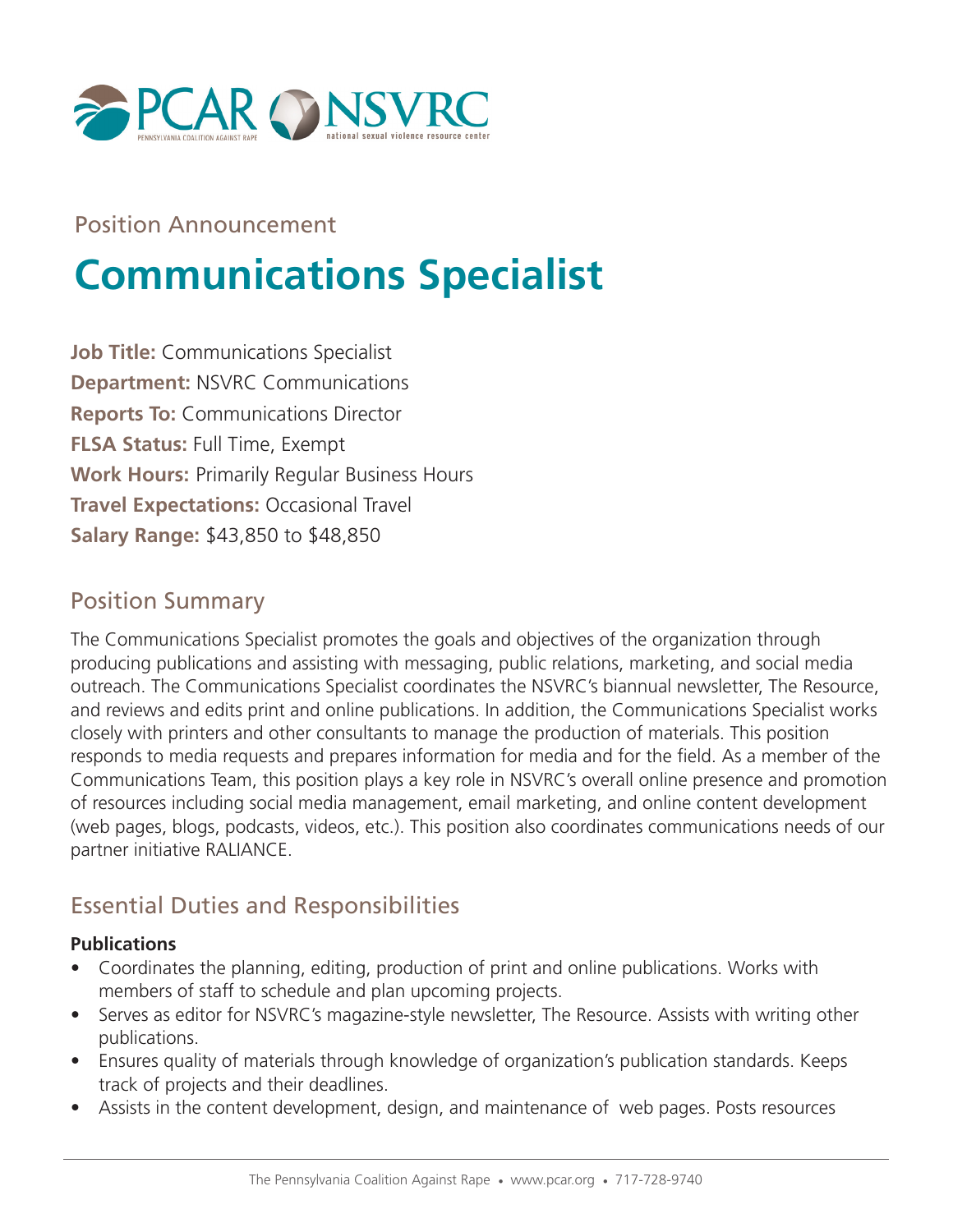(blogs, videos, podcasts, etc.) ensuring that they meet organization's accessibility standards.

- Establishes and maintains contact with printers, graphic designers, and other professionals assisting with materials.
- Participates as a member of the language access group and works with staff to create original and translated Spanish-language materials.

#### **Medical and Messaging:**

- Assists in implementing messaging and communications strategies.
- Actively monitors presence in the media and online using Cision. Keeps up to date on relevant news stories.
- Assists with developing talking points, press releases, editorials and other resources in response to current events and issues. Disseminates press releases on the organization's website and via newswire.
- Acts as a resource to the media, staff, and constituents in their response to information requests from the public and the media.
- Coordinates the communications needs of RALIANCE, including social media, email, and Google Ads.

#### **Branding and Promotion:**

- Develops and monitors standards and procedures for original, printed, and copied material including consistency of message and branding.
- Manage organization social media accounts and assist with regular posting to Twitter, Facebook, Instagram, LinkedIn, and other social media pages. Regularly gather analytics to understand and engage our online audience. Attend monthly social media check-in meetings to strategize participation in partner campaigns, events, and cultural observances.
- Assist with developing and disseminating e-newsletters and email marketing content. Utilize customer relationship management (CRM) software to optimize outreach and engagement of online audiences.
- Assists with marketing materials and public awareness campaigns, including Sexual Assault Awareness Month campaign.
- Prioritizes diversity, inclusion, and a racial justice lens in publications and outreach efforts. Coordinates the development of culturally-relevant materials to engage a diverse range of traditionally underserved communities.
- Coordinates release dates and promotional activities with the annual outreach plan.
- Designs online promotional content (share graphics, email banners, etc.) as needed.

#### **Branding and Promotion:**

- Assists the Communications Director in planning projects and identify team objectives.
- Assists with joint projects with the PA Coalition Communications Department, such as conferences and special events.
- Attends and/or participates in national conferences, workshops, meetings, and focus groups. May make public presentations in areas of expertise.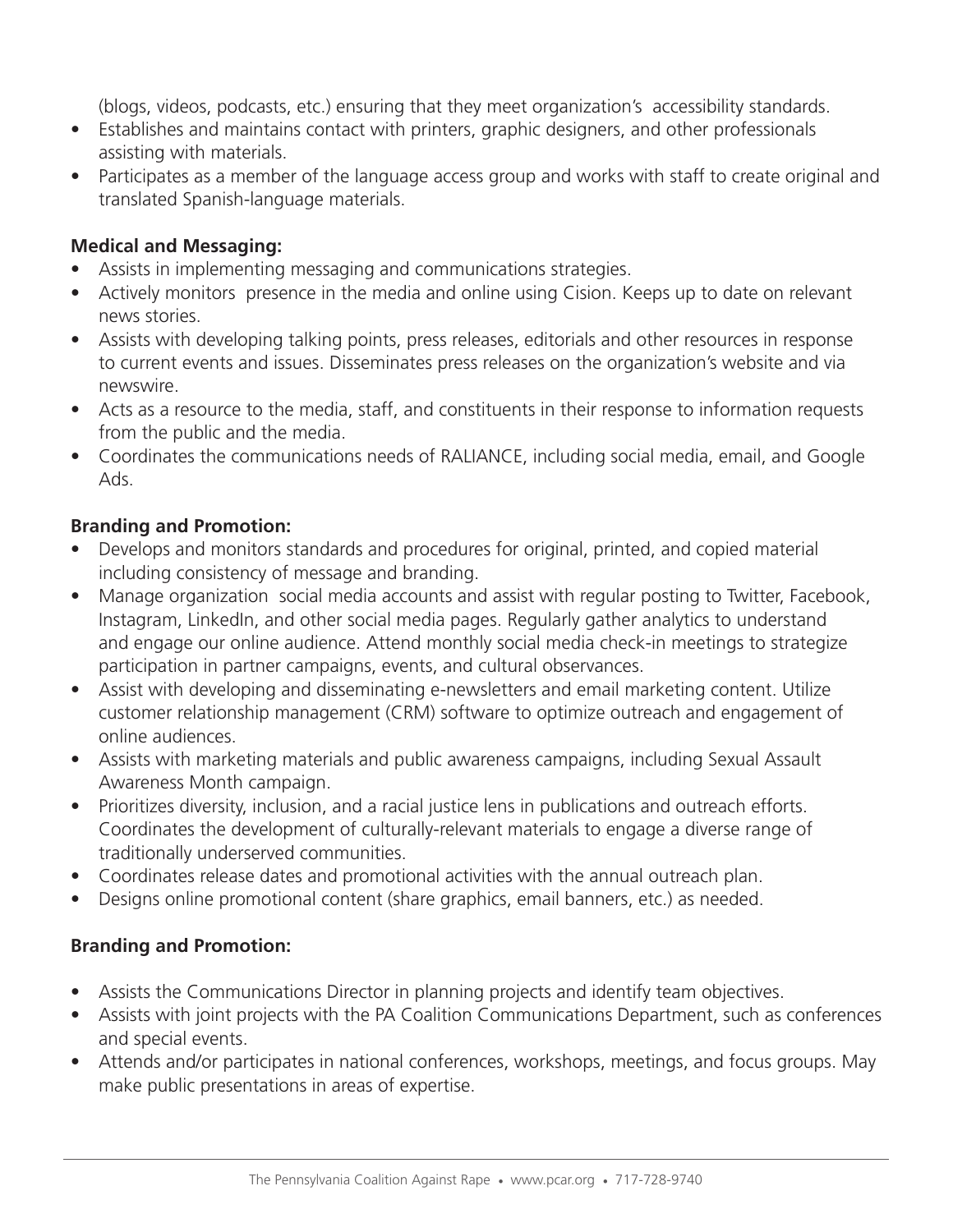• Participates in staff meetings and in-service trainings and performs other duties as assigned.

# **Oualifications**

To perform this job successfully, an individual must be able to perform each essential duty satisfactorily. The requirements listed below are representative of the knowledge, skill, and/or ability required. Reasonable accommodations may be made to enable individuals with disabilities to perform the essential functions.

# Education and/or Experience

Background in Communications, Journalism, English, Marketing, or related field. Three years of related experience and/or training required; or equivalent combination of education and experience, such as but not limited to Associate's Degree, Bachelor's Degree, or other related certificates, continuing education, and experience.

This position requires research abilities, a sound understanding of statistics and social science methodology and excellent writing and editing skills. Some public speaking is required. Experience with social media platform management (including Facebook, Twitter, Instagram, LinkedIn); graphic design with Adobe Creative Suite software (InDesign, Photoshop, and Illustrator); customer relationship management (CRM) software; and website content management systems preferred.

Knowledge of sexual assault direct service, prevention, or related social justice field is helpful. Candidates should thrive in a fast-paced, collaborative team, excel at multitasking, managing multiple projects and deadlines, and demonstrate attention to detail. Candidates who identify as bicultural and bilingual in Spanish and English are encouraged to apply.

## Language Skills

Ability to read, analyze, and interpret general business periodicals, professional journals, technical procedures, or governmental regulations. Ability to write reports, business correspondence, and procedure manuals. Ability to effectively present information and respond to questions from groups of managers, clients, customers, and the general public.

# Reasoning Ability

Ability to carry out instructions furnished in written, oral, or diagram form. Ability to deal with problems involving several concrete variables in standardized situations.

#### Requirements

1. Ability to effectively manage multiple priorities and projects simultaneously and ability to meet strict deadlines. Ability to identify and respond to shifting priorities.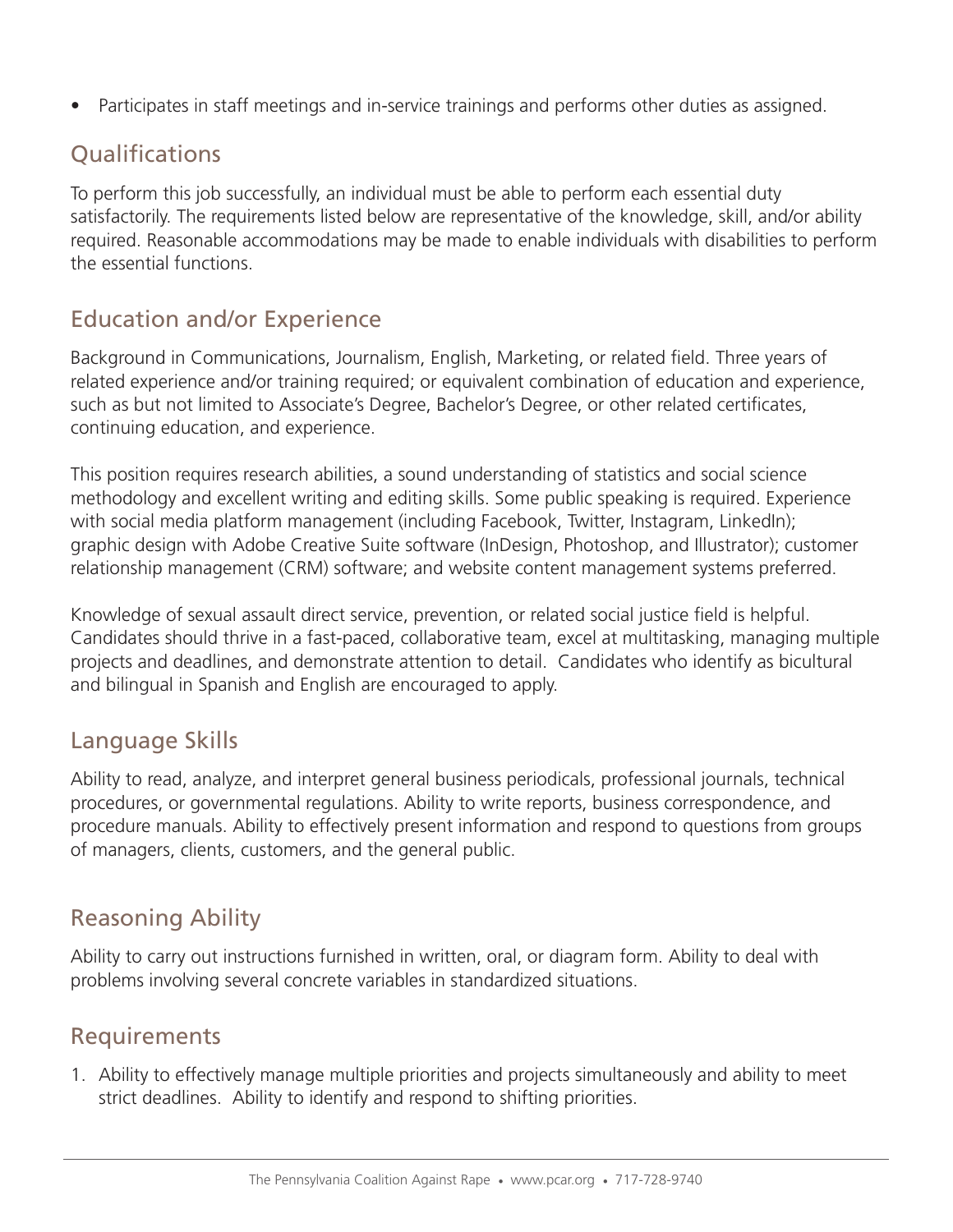- 2. Must be a self-starter that can work within a team and fast-paced environment and handle a variety of tasks with multiple deadlines. Must be very detail-oriented and work with minimal supervision.
- 3. Excellent oral and written communication skills. Must possess excellent project management, organizational and negotiation skills. Excellent client service skills.
- 4. Demonstrated sensitivity and ability to collaboratively work with individuals and groups from diverse populations and organizations. Ability to maintain cooperative and professional demeanor with rape crisis centers, coalitions, agency staff/board, council members, vendors, consultants, allied professionals and the general public. Must be able to foster positive working relationships with people and create a respectful and open accessible environment.
- 5. Must have proficiency with the technology necessary for the functions of the position.
- 6. Accept and abide by the mission and core values of PCAR.
- 7. Must be willing to complete a Pennsylvania rape crisis center sexual assault victim counselor training, if not already completed in the past 3 years.
- 8. Pennsylvania driver's licence and vehicle are not required for this postion.

## Certificates, Licenses, Registrations

Not applicable

#### Physical Demands

The physical demands described here are representative of those that must be met by an employee to successfully perform the essential functions of this job. Reasonable accommodations may be made to enable individuals with disabilities to perform the essential functions.

While performing the duties of this job, the employee is frequently required to stand, walk, sit, and talk and hear. The employee is occasionally required to use hands to finger, handle, or feel; reach with hands and arms; climb or balance; and stoop, kneel, crouch, or crawl. The employee must frequently lift and/or move up to 10 pounds. Specific vision abilities required by this job include close vision, distance vision, and ability to adjust focus.

#### Work Environment

The work environment characteristics described here are representative of those an employee encounters while performing the essential functions of this job. Reasonable accommodations may be made to enable individuals with disabilities to perform the essential functions. The noise level in the work environment is usually moderate.

#### Other Duties As Required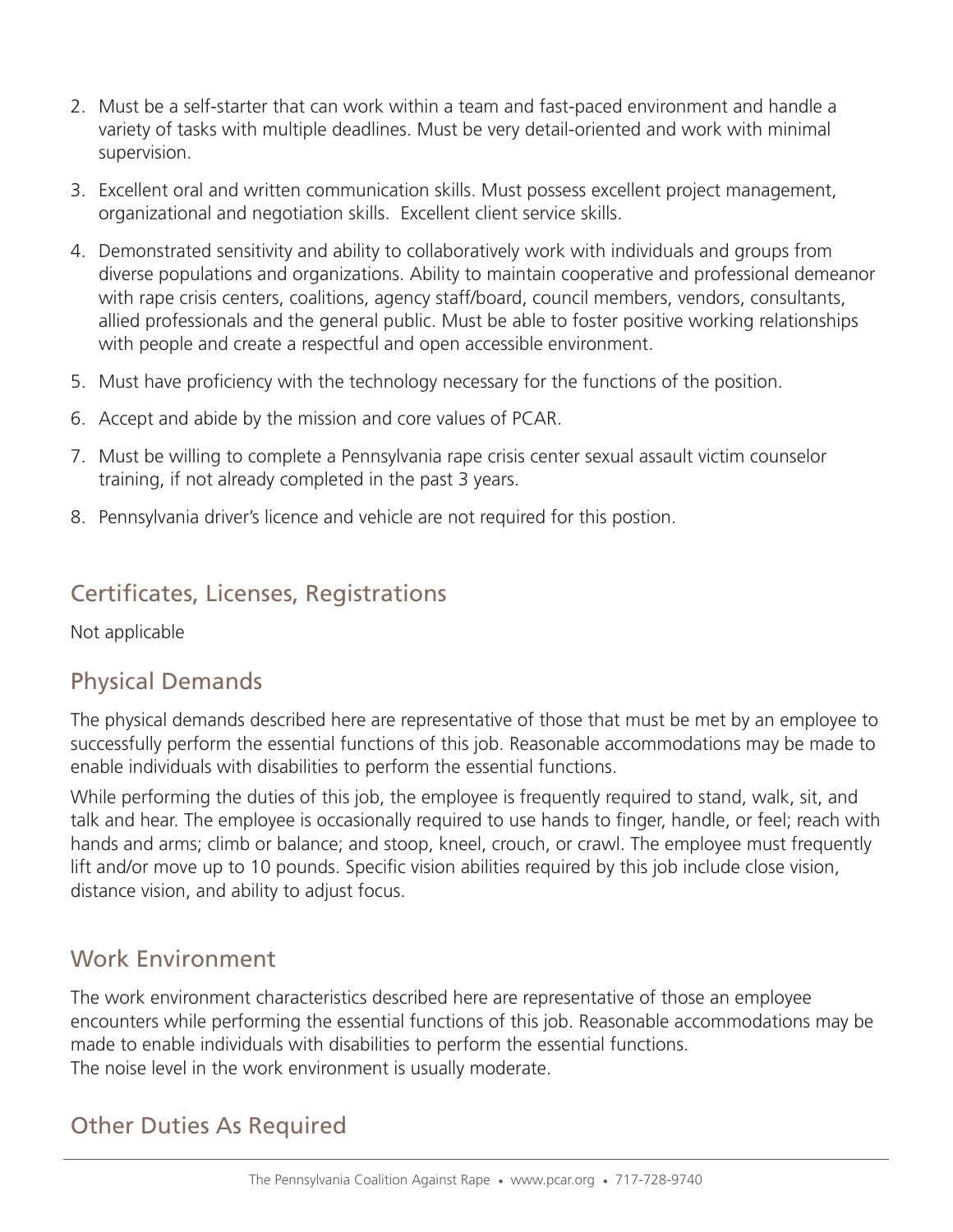The statements contained herein describe the scope of the responsibility and essential functions of this position but should not be considered to be an all-inclusive listing of work requirements. Individuals may perform other duties as assigned including but not limited to work in other areas to cover absences or relief to equalize peak work periods or otherwise balance the workload.

## Salary Range

\$43,850 to \$48,850 depending upon qualifications.

# To Apply

PCAR offers a competitive salary and benefits package. Qualified candidates are encouraged to apply online at pcar.org/employment by May 4, 2022.

## Who We Are

Founded in 1975, the Pennsylvania Coalition Against Rape works to end sexual violence and advocates for the rights and needs of all sexual assault victims. PCAR partners with a network of rape crisis programs to bring help, hope, and healing around issues of sexual violence to the Commonwealth of Pennsylvania. PCAR also operates the National Sexual Violence Resource Center (NSVRC), which identifies, develops and disseminates resources regarding all aspects of sexual violence prevention and intervention. Key elements of PCAR's work includes:

- Ensuring that communities have access to quality victim services and prevention education by providing funding, training, materials and assistance to a network of rape crisis centers that serve all of Pennsylvania's 67 counties.
- Providing resources and training on sexual assault-related issues to professionals across the Commonwealth.
- Promoting public policies that provide protections and services to victims of sexual violence, hold offenders accountable, and enhance community safety.
- Launching the Sexual Violence Legal Assistance Project in 2018 to provide holistic legal services to survivors of sexual violence.
- Working with media to increase public awareness, access to accurate information, and ethical reporting practices.
- Collaborating with the National Alliance to End Sexual Violence (NAESV), and the ValorUS to operate RALIANCE. RALIANCE was founded in 2015 through a multimillion dollar seed investment by the National Football League with a mission of ending sexual violence in one generation. RALIANCE promotes prevention by awarding grants, advancing research, policymaking, and more.